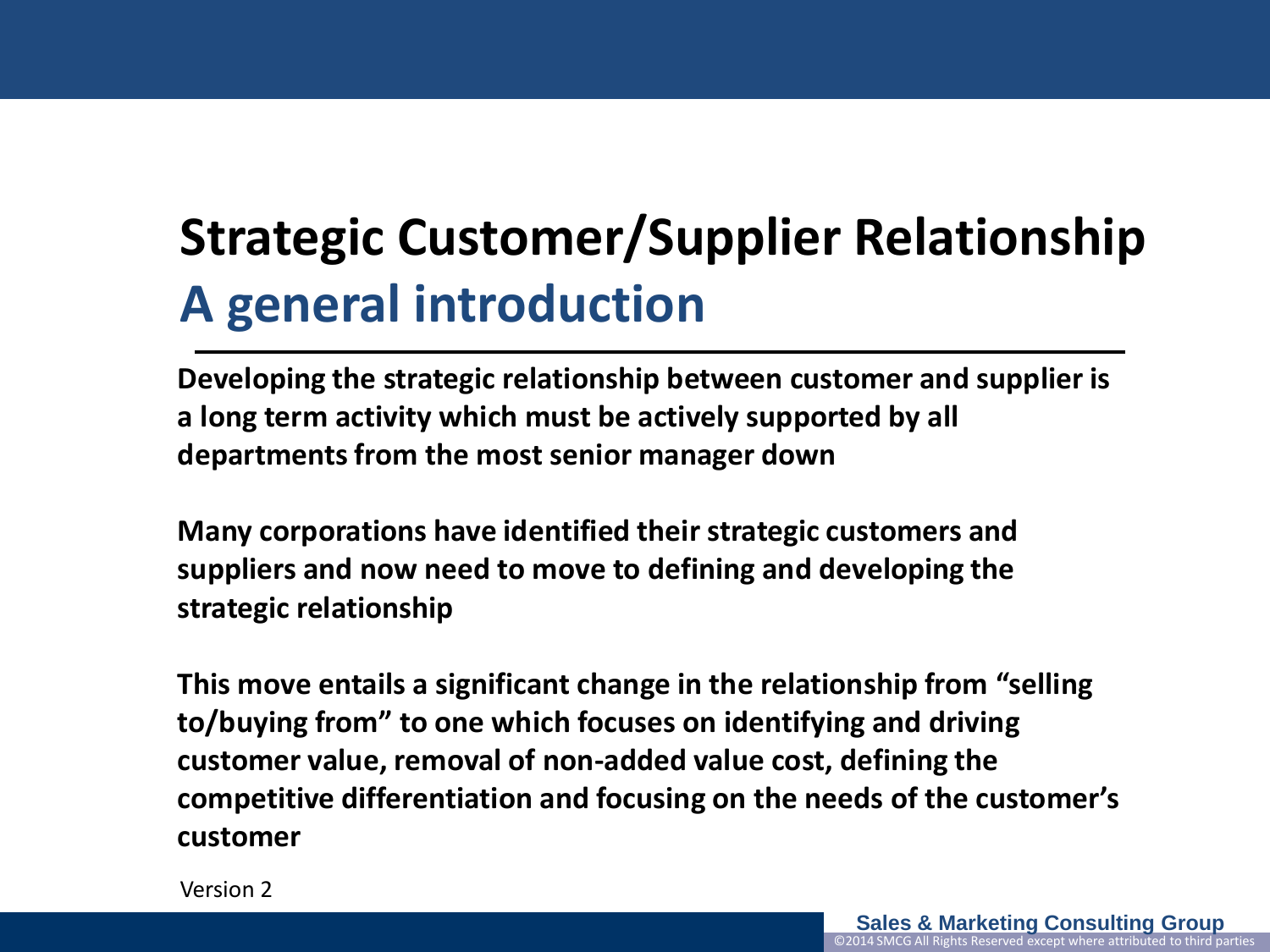# **Background – for many corporations, the traditional buyer/seller model is not producing the required level of growth and return**

- **A world of high competition and margin pressure – focus on price and discounts**
- **Customers apparently aiming to commoditise their supplies and suppliers**
- **Suppliers trying to differentiate their overall offer, only part of which will be their products and services**
- **Both sides aiming to:**
	- **Retain and increase business over the long term**
	- **Maximise margins**
	- **Drive down costs**

- **Adding real value requires a closeness of relationship and level of effort that can be committed to only a limited number of "strategic" customers and suppliers**

- - **Such a high-level commitment cannot only be one-way - it must become a two way "strategic partnership" if it is to be sustainable**
- **The longevity and profitability of a "strategic partnership" are driven by the maturity of the relationship**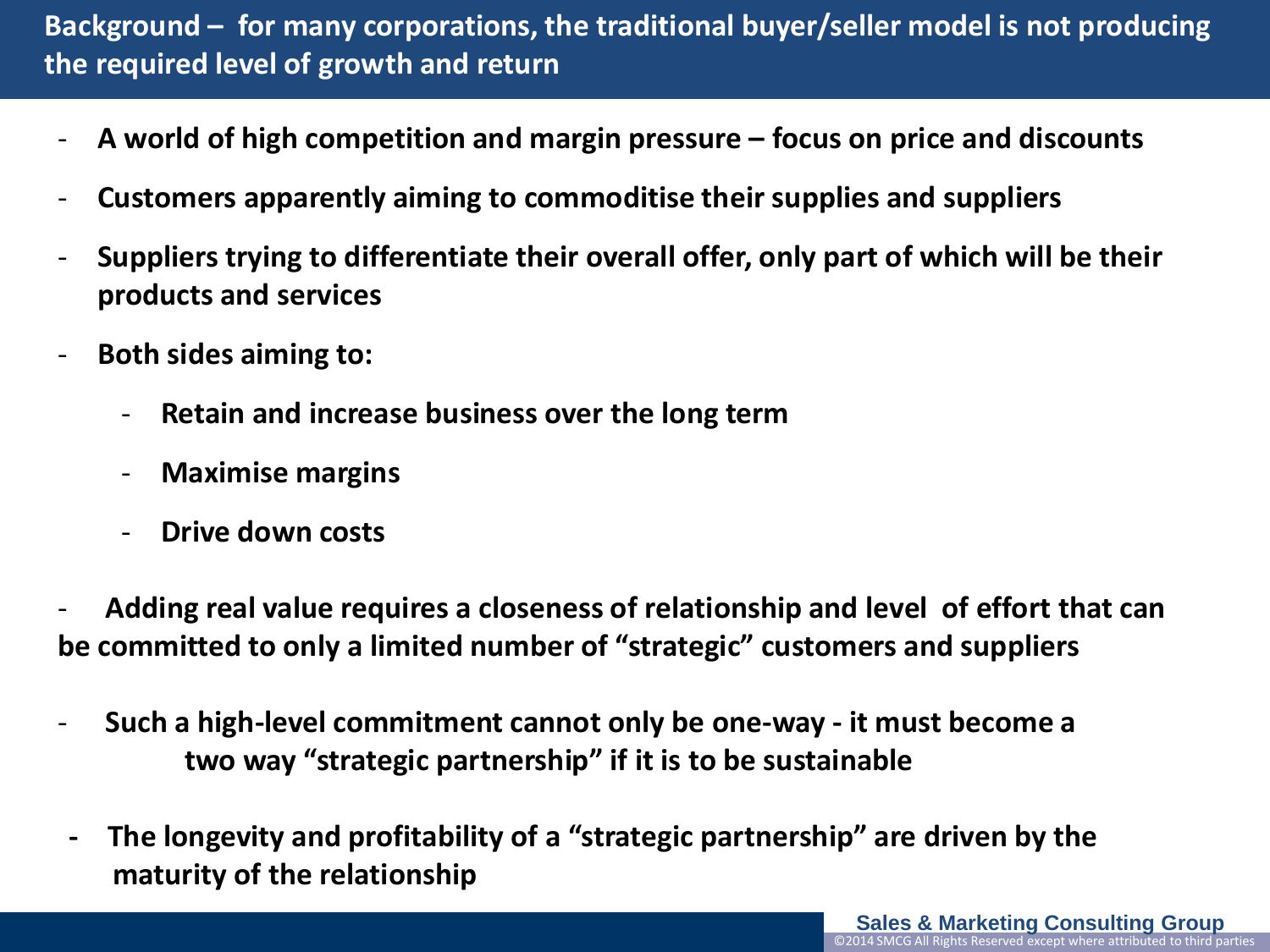# **We can identify five levels of customer relationship**

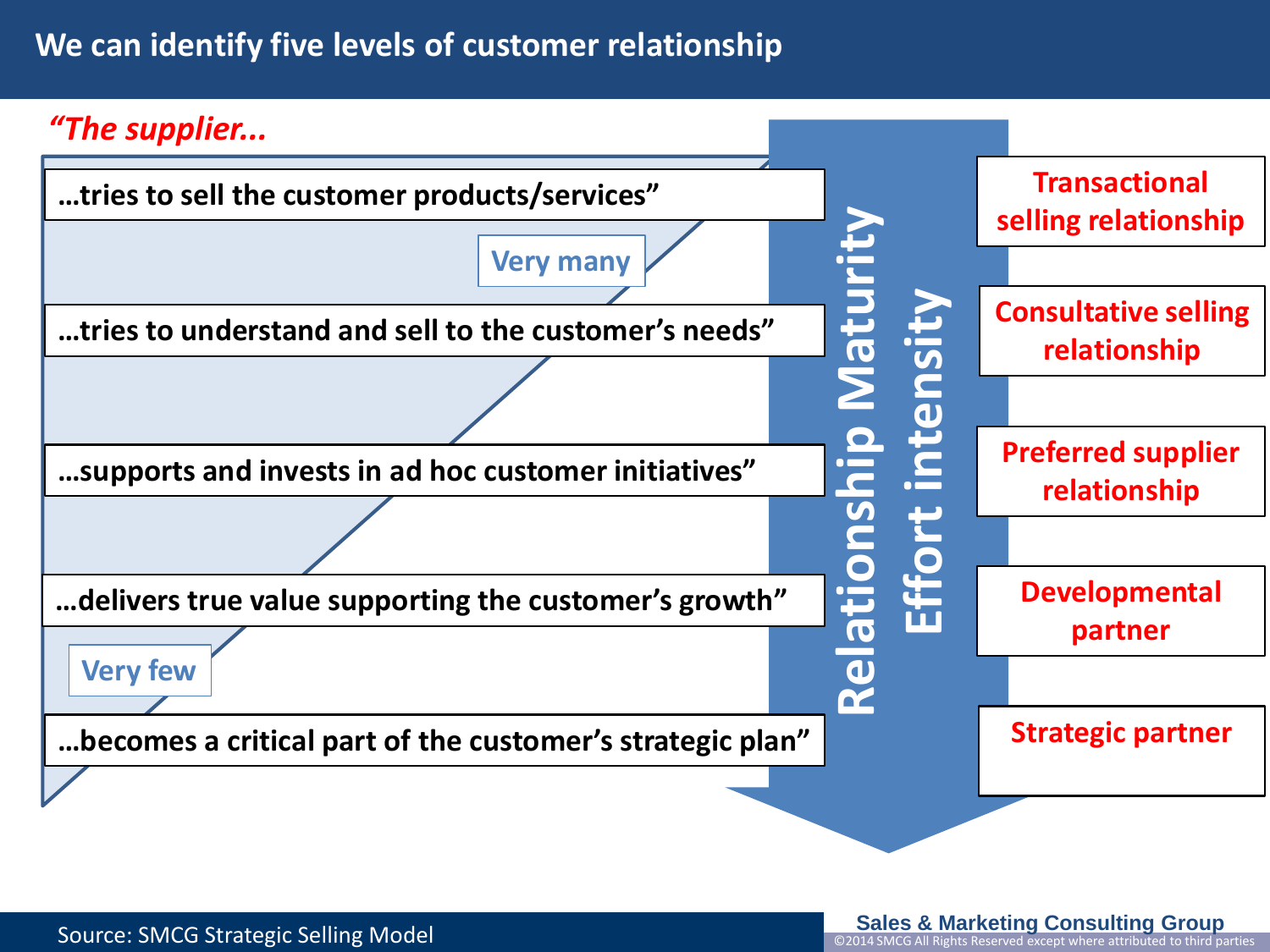

# **One preferred supplier has a clear majority share of the customer's eligible business**

Both sides recognise the other as the preferred supplier/customer



# **The overall margin for both sides is significantly higher than the industry average**

We are focusing on value/costs not price/discounts – both sides have a higher margin because they are delivering more value and lower cost





**The supplier and customer both have exclusive first refusal for strategic initiatives and development work**

The long term future for both is assured is assured



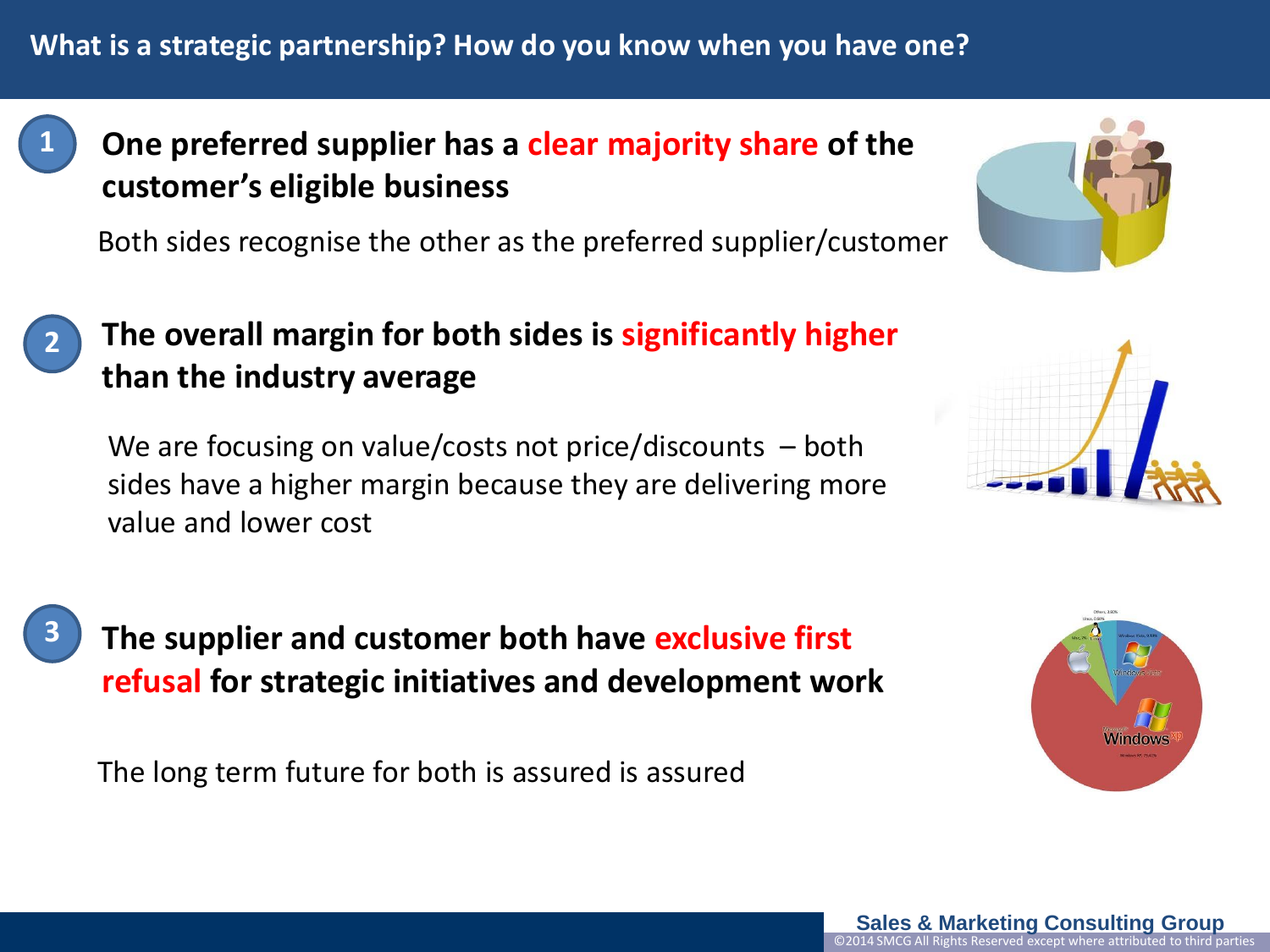**Real value is defined and measured by both sides – it does not exist in the mind of one side only**

# **Value is driven by driving out cost and delivering measurable competitive advantages for which the ultimate customer will pay**

The Simultaneous Pursuit of Differentiation and Low Cost



**Without measurably adding value you are just another supplier/customer**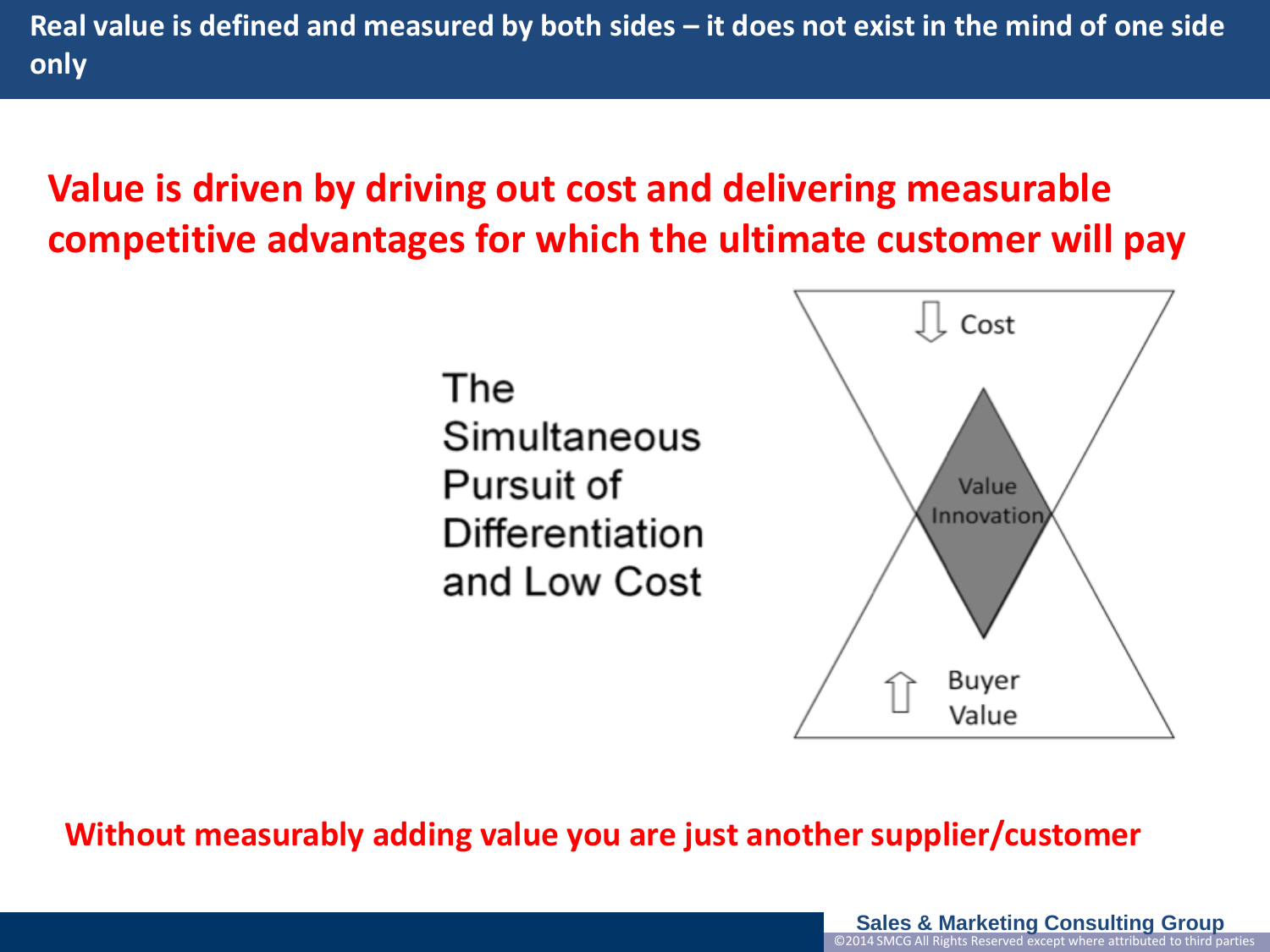# **Strategic Relationship**

**Why do we need to change?**

**An introduction to the main concepts**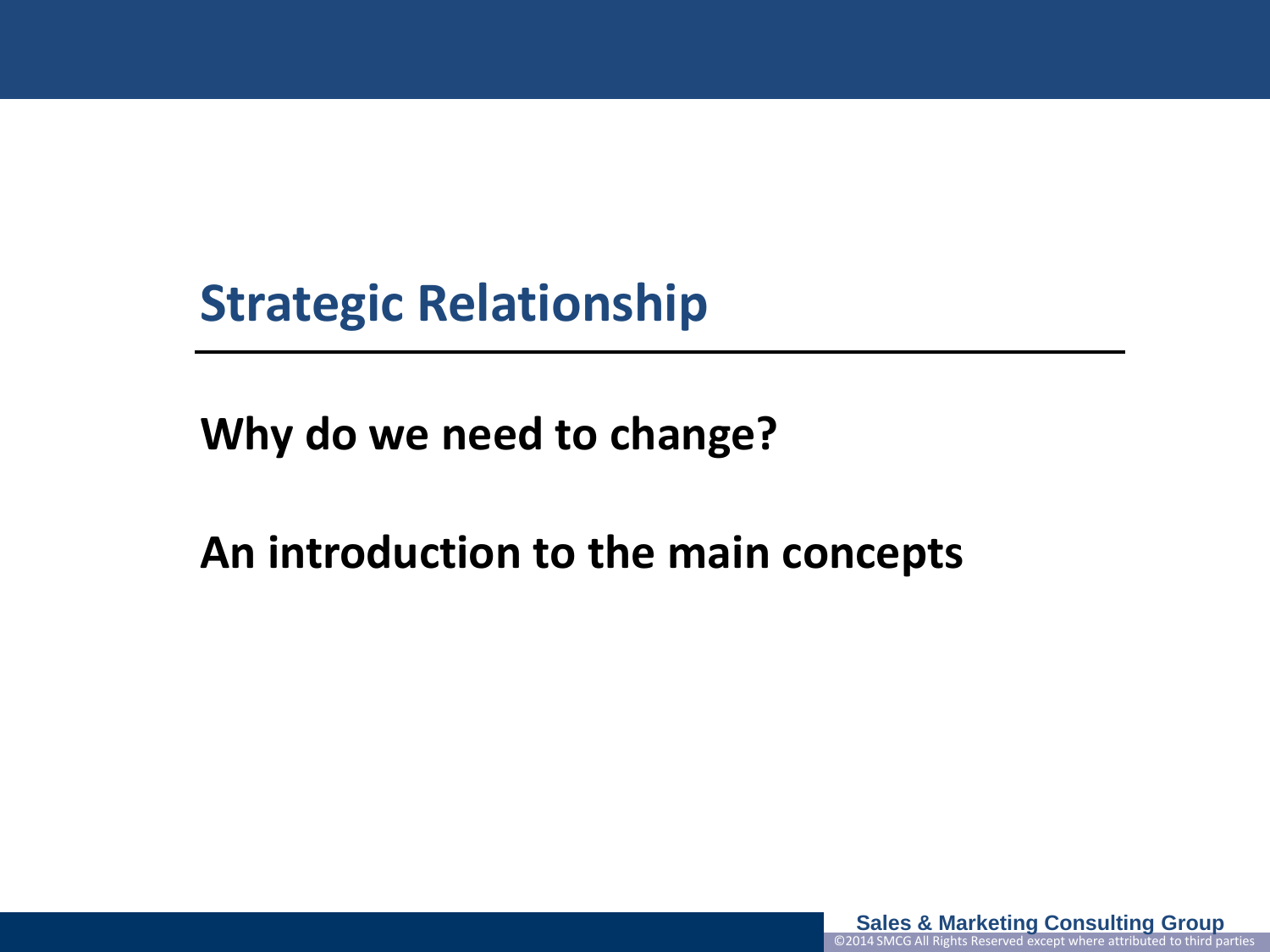**Background – if you don't focus on value then you will focus on price and margin – examples from the cpg/fmcg sector**



*"If I can't talk about habits, shoppers, points of purchase, category drivers, category profit or the future of the category, then the retailer will just ask me for more margin."*

**Niall FitzGerald, former Chairman of Unilever**



**Savings Made Simple** 

*"Joint business planning is a way to establish trust, which involves honesty and integrity. We can't be successful without our suppliers."*

**Charles Redfield, Executive Vice President and Chief Merchandising Officer – Sam's Club**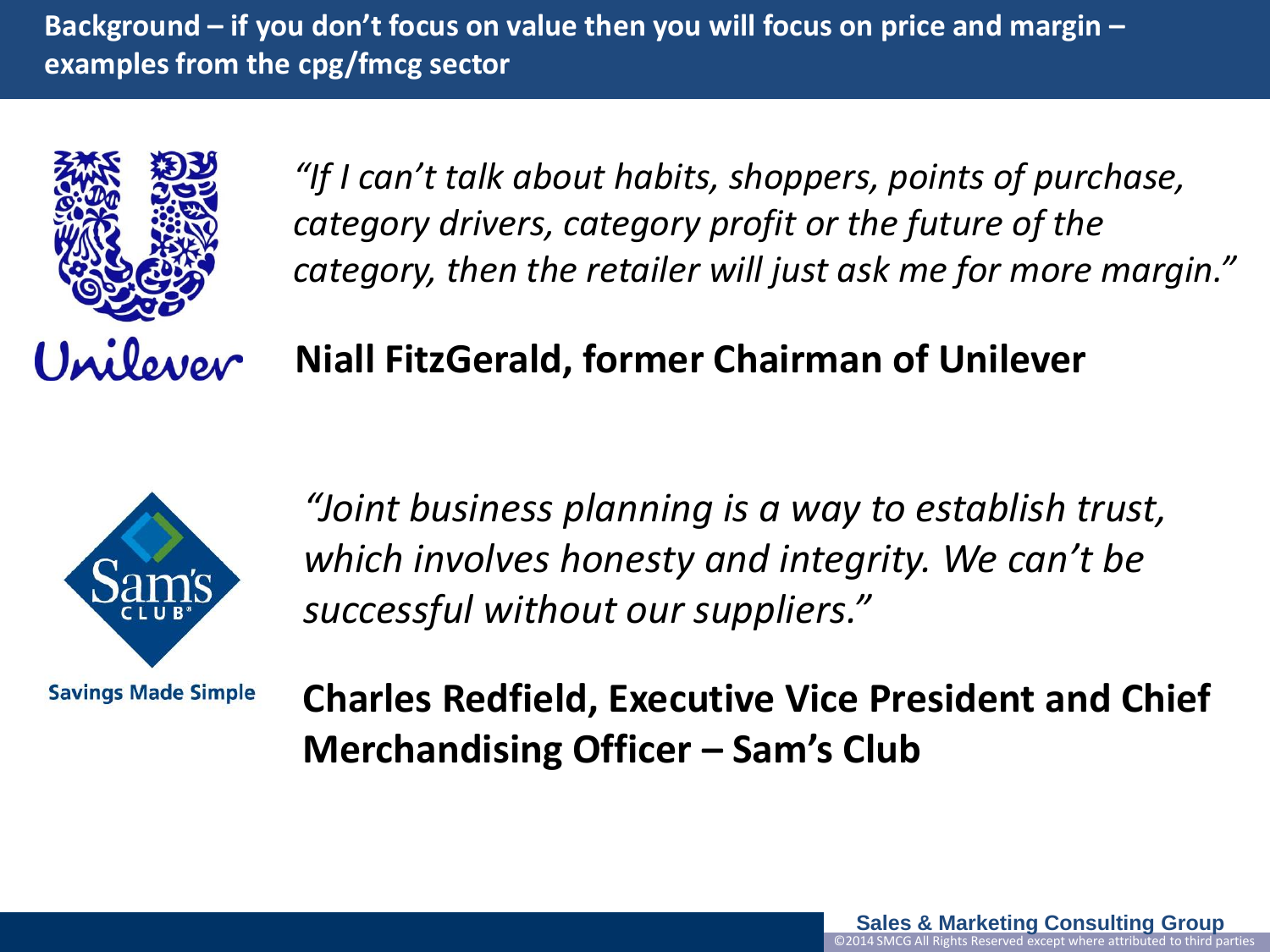**The focus must be on the total supply chain and on the joint customer in order to create joint value - a strategy based on price is not effective for either side in the long term**

# **Create joint value with the customer to unlock the sector opportunities with the customer's customer**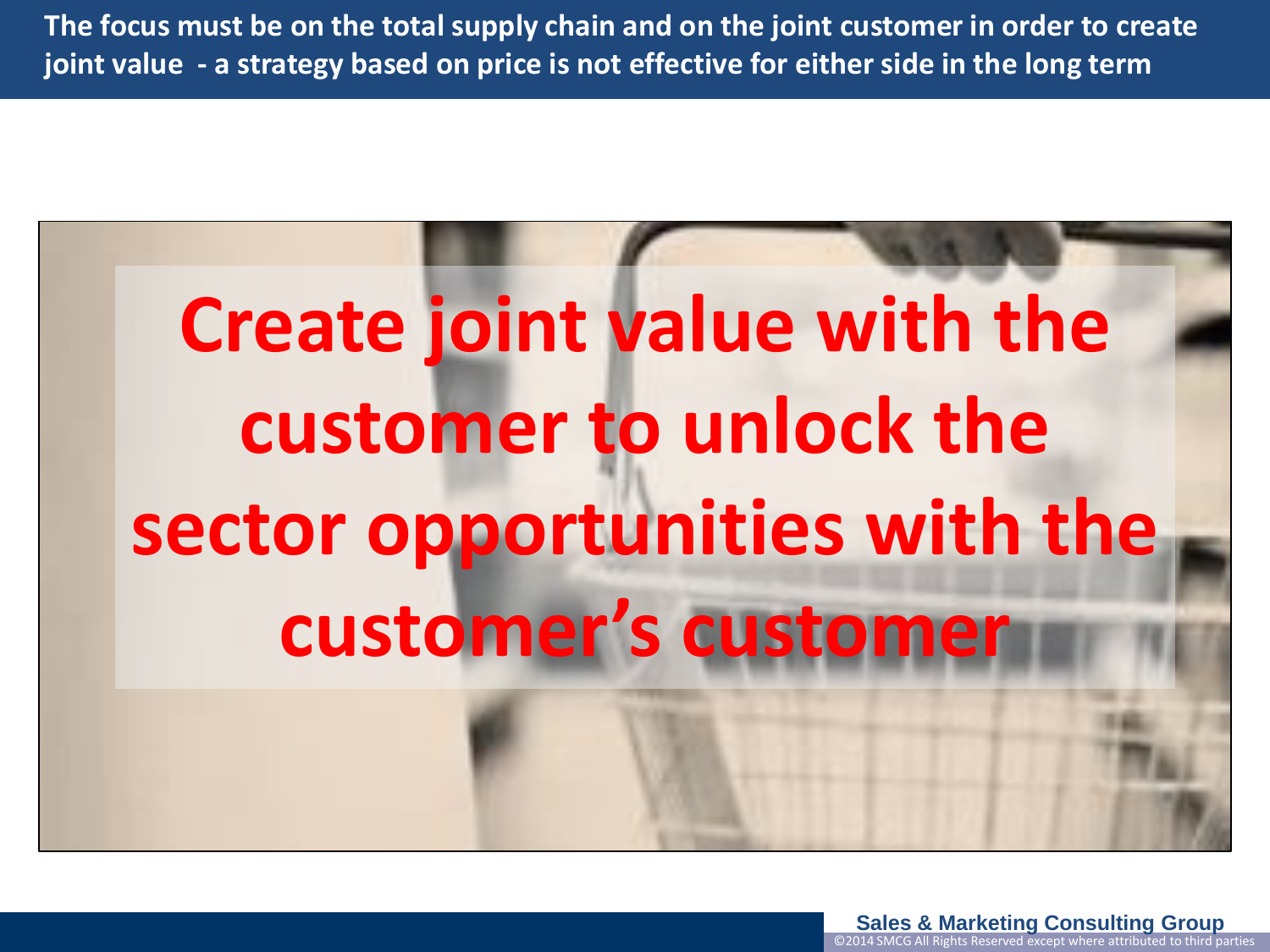# **The traditional relationship leans towards the transactional and tends to follow the three steps of:**



#### **Annual negotiations**

**Typically a zero sum game in which the customer seeks to get as low a purchase price or as much margin and additional funding as possible from a supplier using various threats to force the issue whilst the supplier aims to guarantee its annual volume**

#### **Agree price/margin/trade terms**

**Agreement of prices and payment terms and often the payment of money or services to the customer in exchange for volume, increased 'share of wallet' and where relevant promotional activity**

#### **Implement activity plan**

**The supplier aims to maintain the supply agreement – contact tends to be low level and driven by operational needs and tactical problem solving**

**The traditional approach is typically adversarial and aggressive The negotiation is a zero sum game - one side's gain is the other's loss**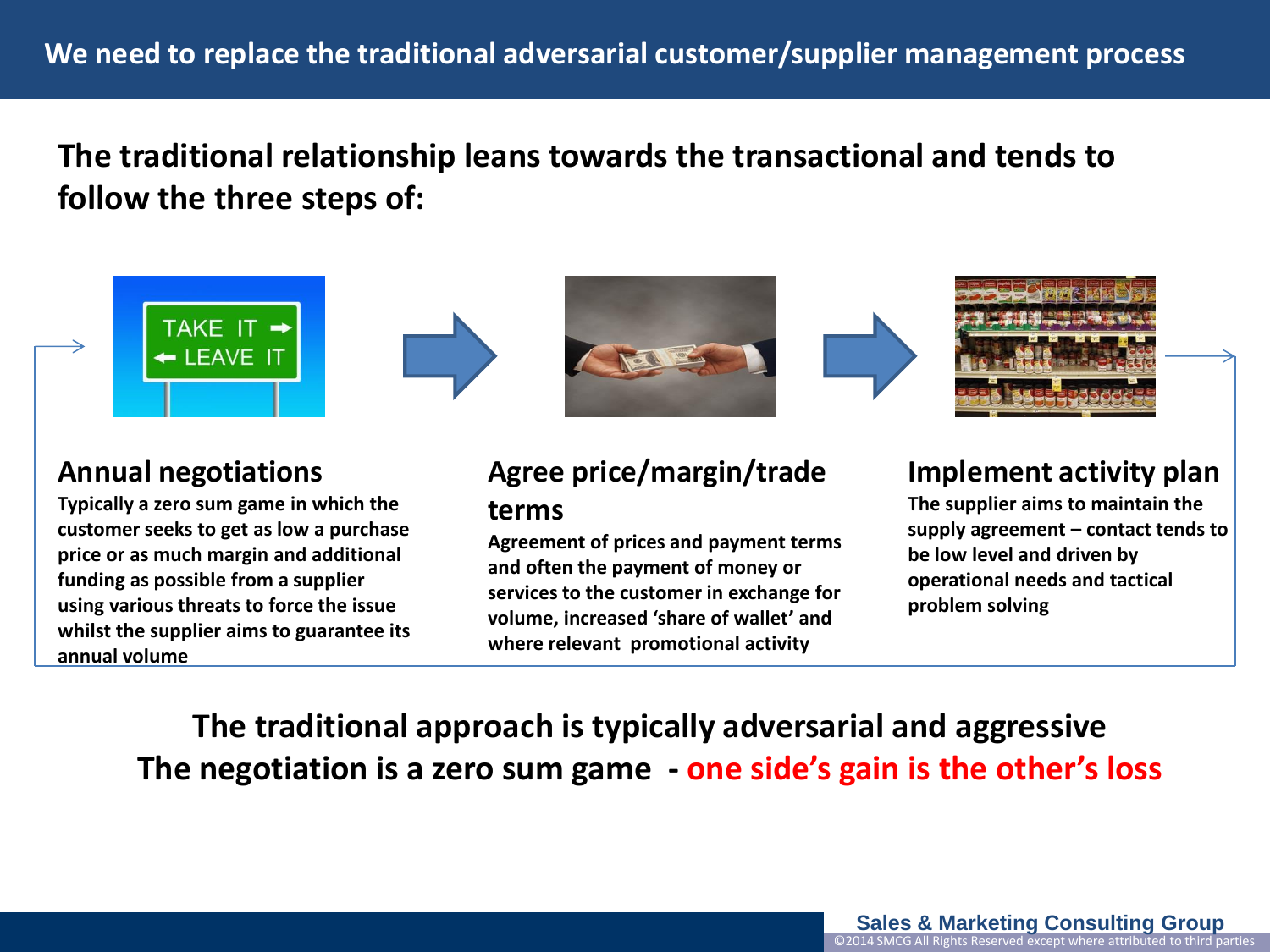**The real gain for both sides is not a short term supply agreements and discounts but rather is found in the value chain – mutual cost out and customer's customer value up**



## **1. Establish mutual objectives**

**Both sides share their strategic objectives with a focus on mutual advantages and the value chain and customer's customer rather than a simple gain from the other side**







# **2. Investigation and research**

**Joint teams to address specific mutual opportunities and customer issues and questions - focus on behaviour change and value chain/customer's customer needs**

# **3. Identify the mutual opportunities**

**Both sides work together to assess opportunities – benefits for both sides identified measured vs initial objectives**





# **4. Negotiate and agree a framework**

**Create a framework for cooperation which is acceptable to both and is underpinned by both sides' objectives** 



### **5. Joint development of the business growth plan**

**Both sides work together to create a mutual plan using defined measures and formats**



## **6.Measure and review**

**Joint measurement and reporting against mutually agreed objectives – senior level commitment and involvement**

**Sales & Marketing Consulting Group** ©2014 SMCG All Rights Reserved except where attributed to third parties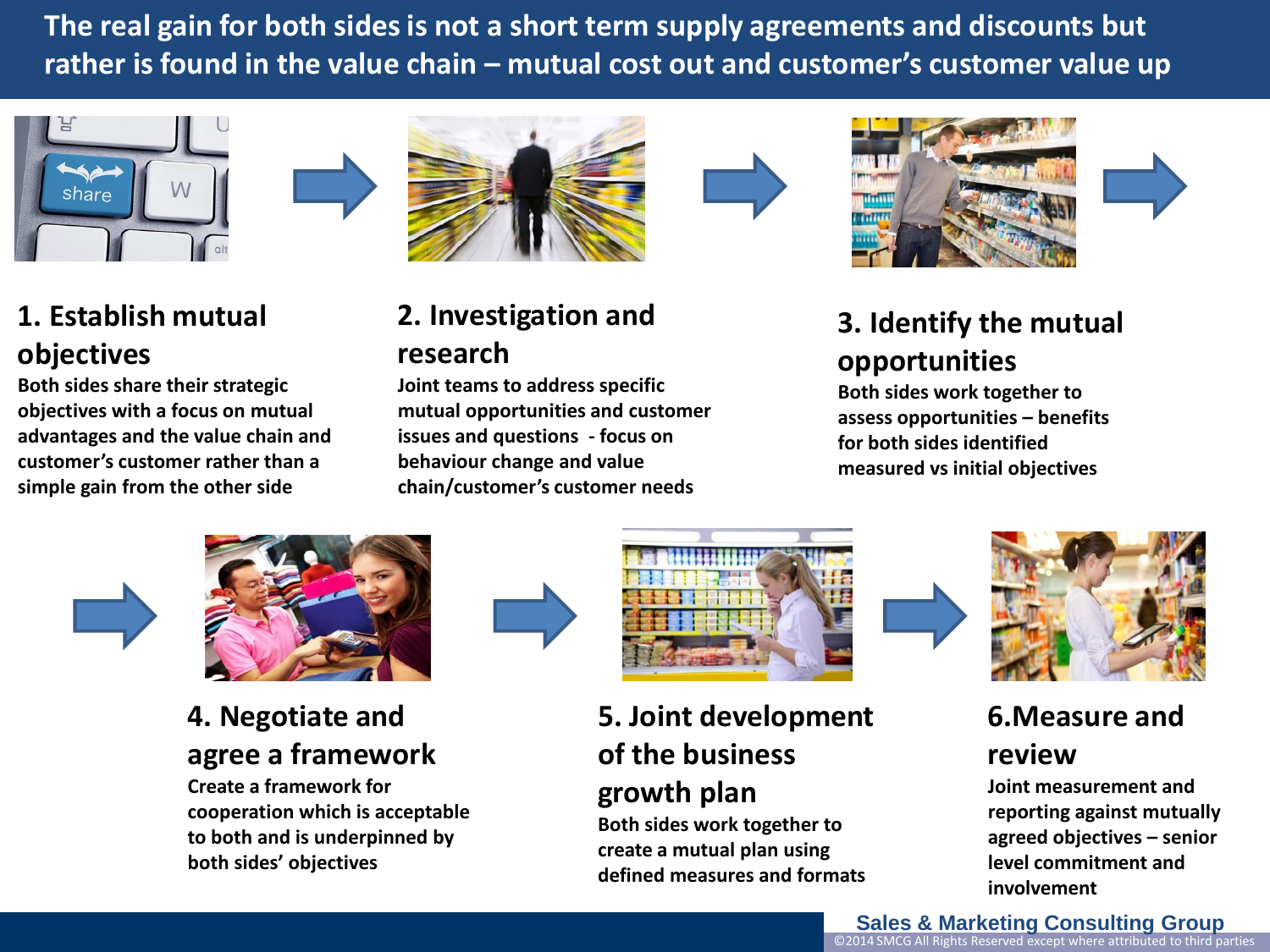- $\checkmark$  Customer competition competition is fierce you can't **treat everyone the same any more. Choose your partners**
- $\checkmark$  Not all your current suppliers/customers will win  $-$  pick the **long term winners with whom to work**
- **Customers are focused strongly on delivering value to their own customers – they want suppliers which actively support this – this is a core differentiation for a supplier**
- **Consolidation – fewer larger customers, competitors and suppliers**
- **The time and cost involved in developing a suppler/customer relationship is enormous - the payback time is long**
- **Customers are reducing their supplier based to fewer closer relationships**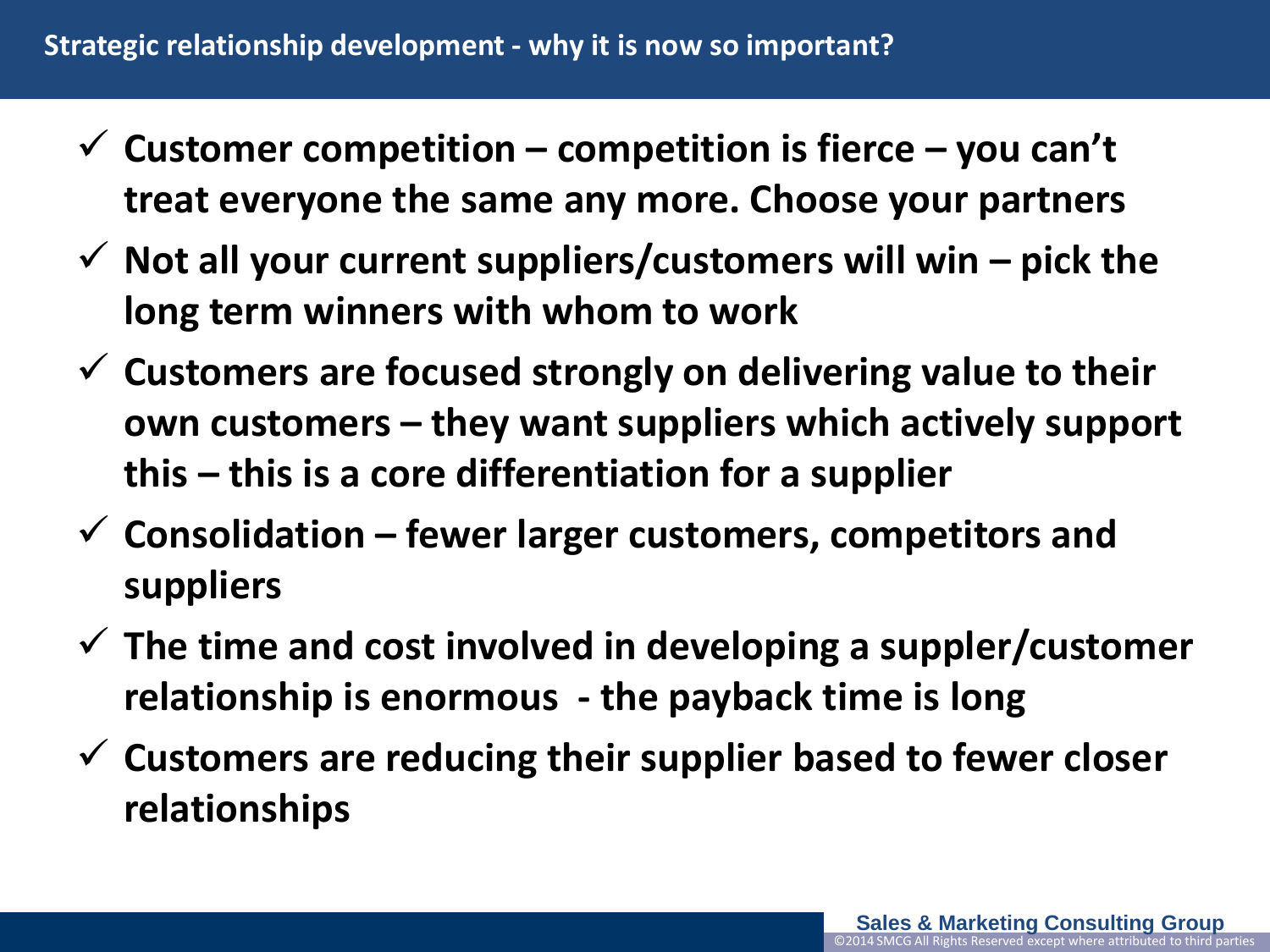**Strategic relationship development is not about increasing spending – it focuses on getting the best return from the spend**

**So expect to see a re-alignment of spending, time and effort by product range, brand, sector and supplier/customer. We can also expect to see a realignment of the use of resources**

**Changes can be expected to long-standing agreements, trade terms, promotional approaches and the service model**

**Focus will be applied to the total value chain with an effort to reduce costs and drive efficiency**

**Spending is likely to shift in favour of selected suppliers/customers and away from others - inevitably this will cause issues which must be managed carefully**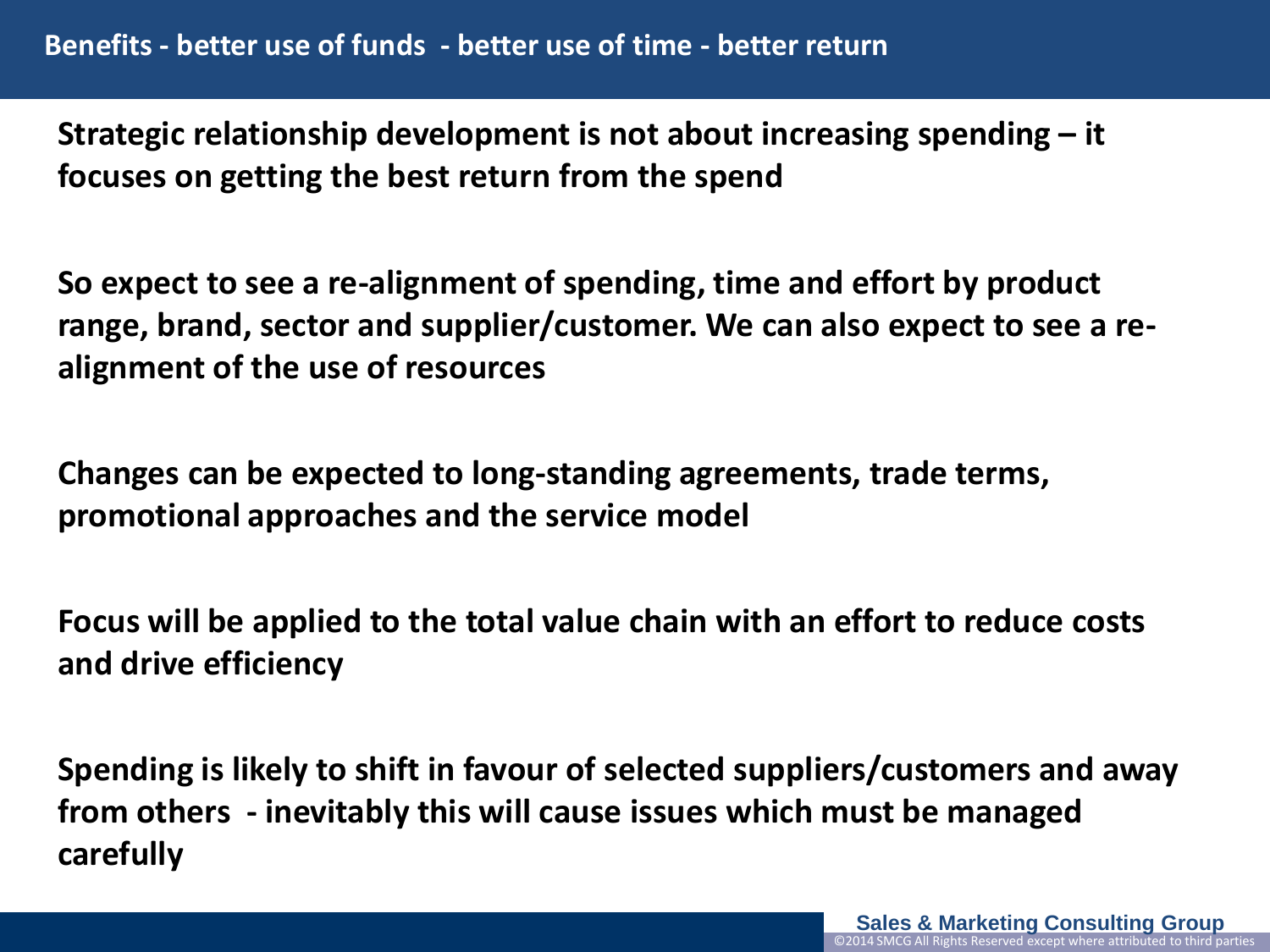#### **This demands a new form of relationship – the old style adversarial model does not work**

| framework                                                                | benefits                                                                                                                |
|--------------------------------------------------------------------------|-------------------------------------------------------------------------------------------------------------------------|
| <b>Formal commitment from the most</b><br>senior management              | An annual plan agreed and delivered by<br>whole team including management                                               |
| Clear objectives, goals and an<br>understanding of constraints           | Everyone understands the goals                                                                                          |
| Very good understanding of the other<br>side and the customer's customer | Shared learning delivers sector growth                                                                                  |
| A willingness to share data and<br>information                           | Openness and honesty builds trust in<br>the relationship                                                                |
| A willingness for joint team activity                                    | The whole team buys into the goals                                                                                      |
| Very strong and well developed<br>negotiation skills from both sides     | As an annual process the sessions are<br>tough but ongoing its about delivery of<br>plan. Takes away the ongoing angst. |
| The right attitude $-$ it will not always be<br>easy                     | Open minded and will to make it work<br>from both sides                                                                 |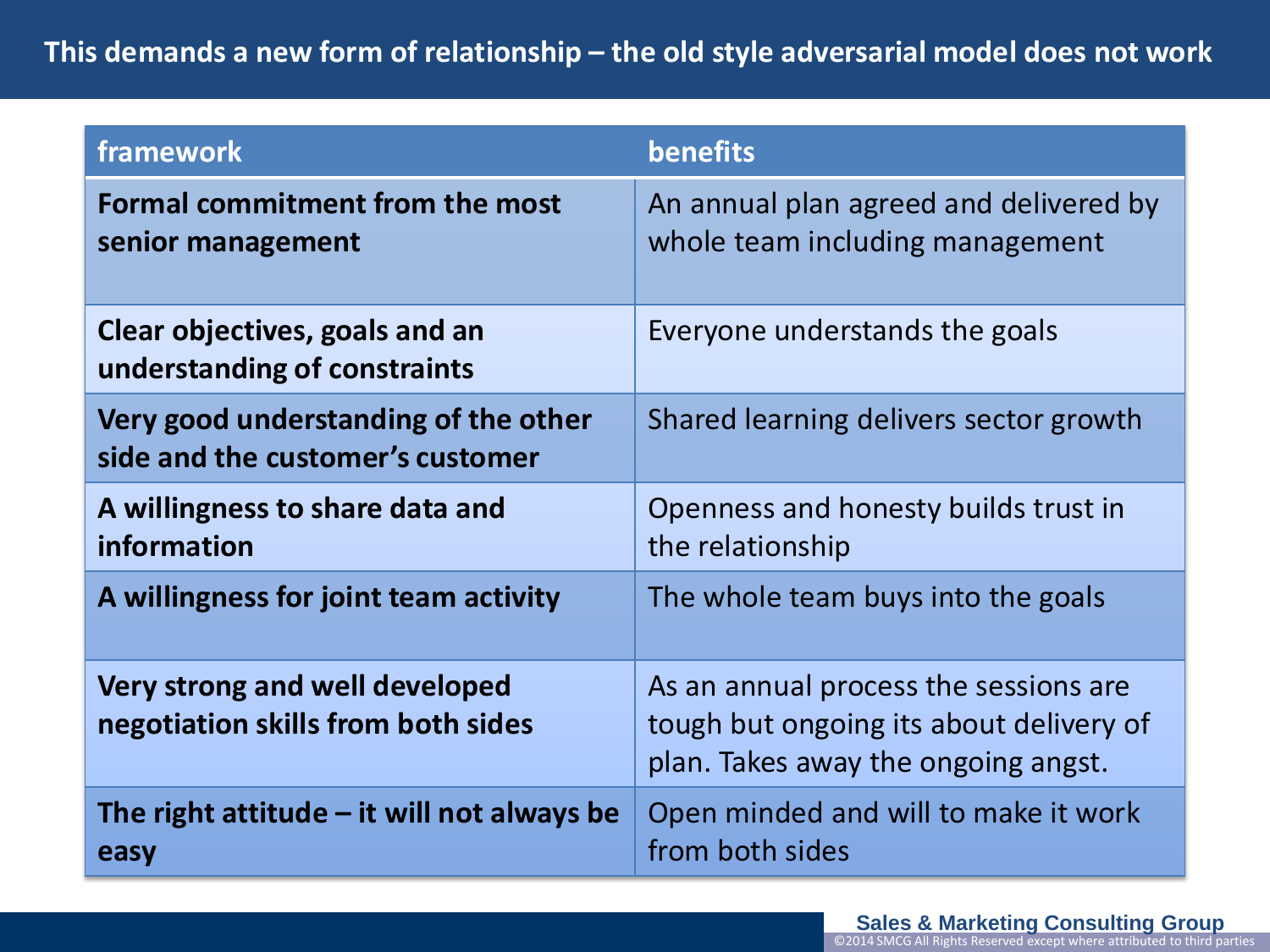- x **There is resistance at any level of the management hierarchy – any level from either side can undermine the effort**
- x **There is not demonstrable senior management support**
- x **Knowledge and data are not shared**
- x **Objectives and measures are not set up front to both sides and made clear**
- x **Big steps are taken or instant results are demanded. This is long term process**
- x **There is an unwillingness to take the difficult decisions - for example to reduce spending with one retailer to favour another**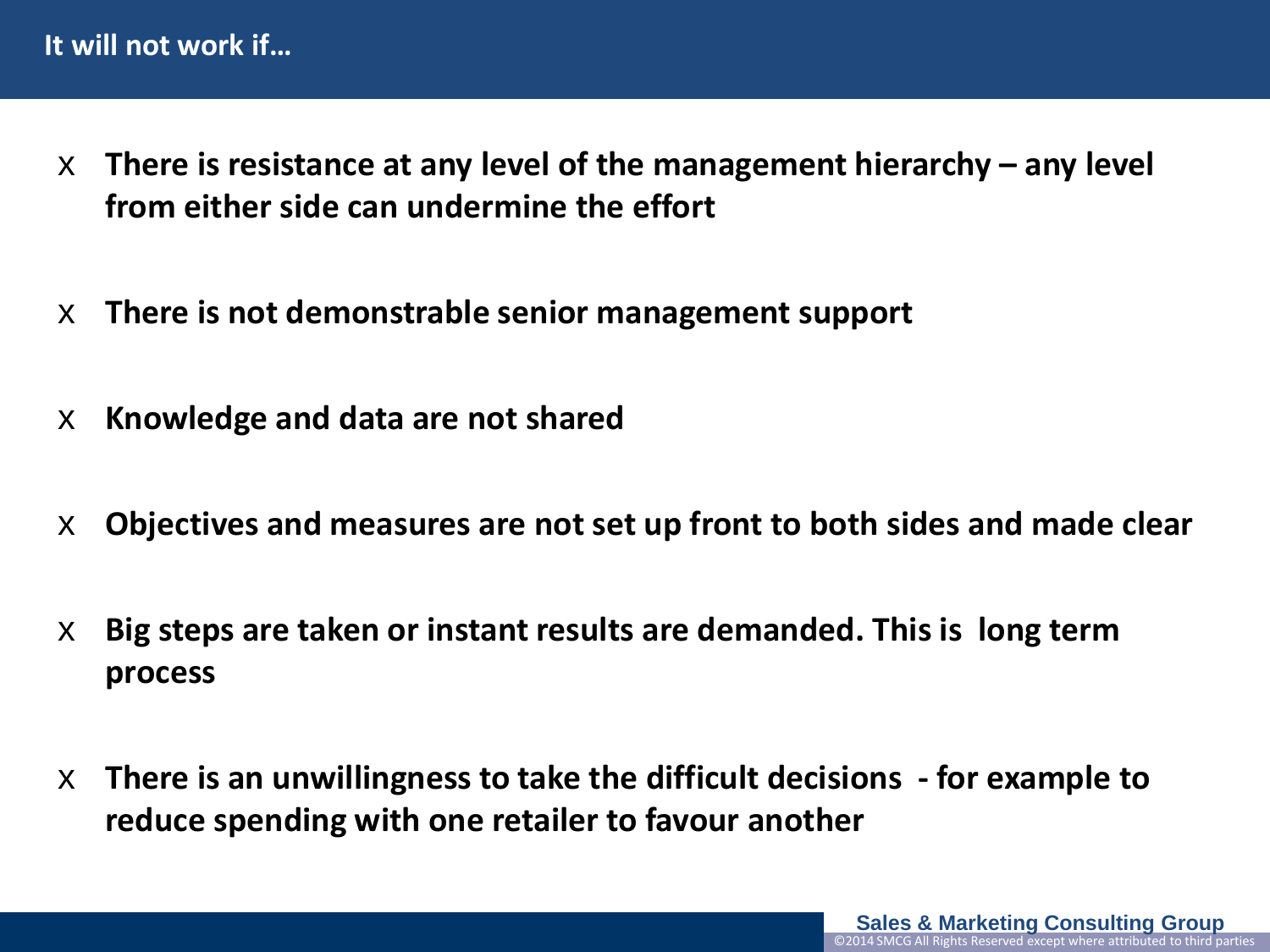# **But…**

*"Aren't we doing this now anyway?"*

**No, most suppliers/customer aren't – they still rely on price and discounting as the core relationship strategy**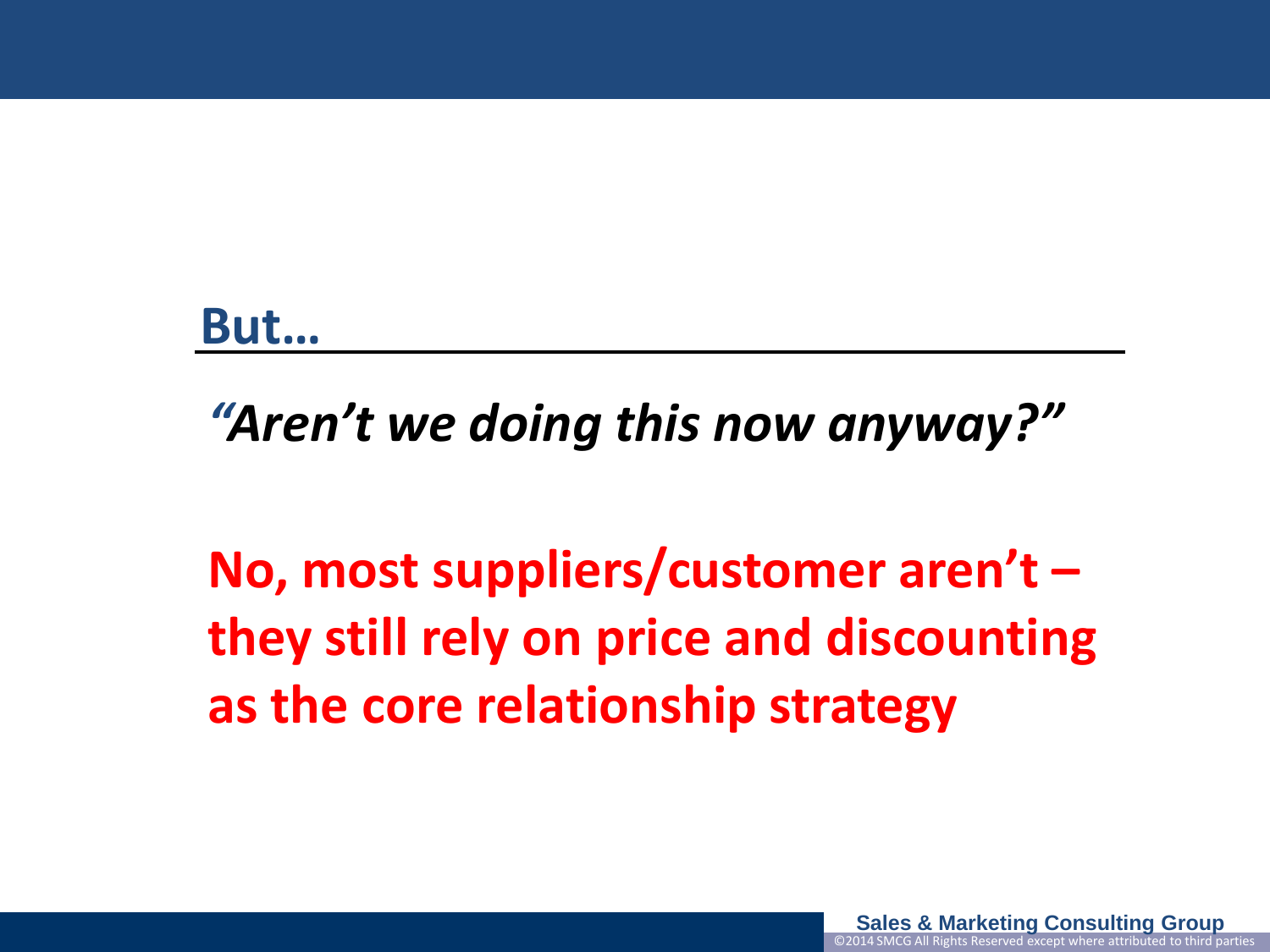**Despite sector and category expertise , both sides rely too heavily on the product, 'price drop' and trade discount strategies** 

**Most major suppliers/customers have strong sector expertise . Yet many still focus on 'switch-share' models rather than sector and customer growth – which means that their relationship is a zero sum game – one side's gain the is the other side's loss**

# **Danger signs**

- **High focus on the product in the discussion**
- **Heavy focus on selling/buying rather than on delivering value to the customer's customer**
- **Operating a 'price drop' rather than a 'value added' strategy (common in most sectors)**
- **Starting with your agenda and needs rather than the mutual agenda and needs**
- **Being internally driven rather than collaboratively minded**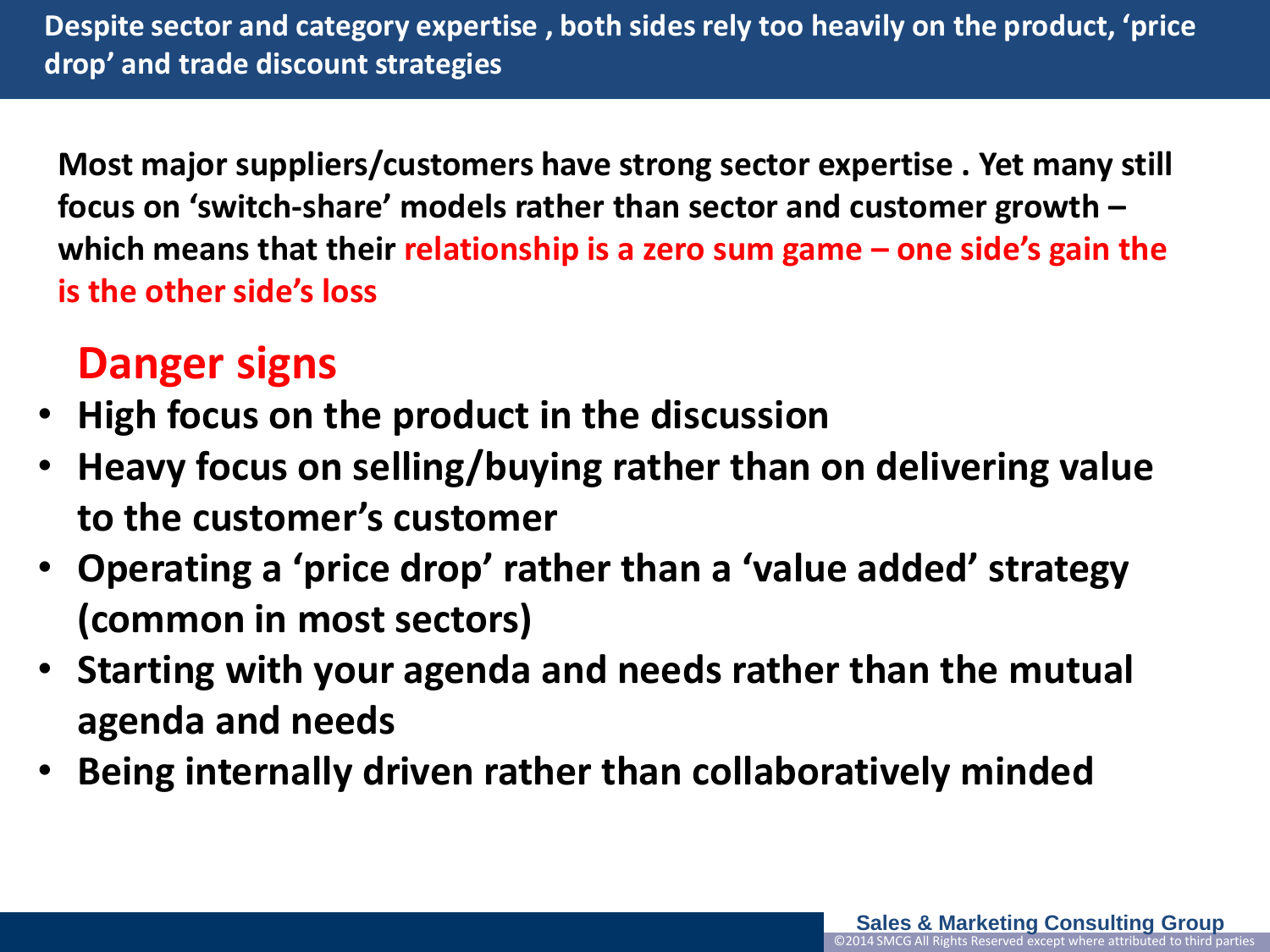- Are we seeing emhanced sector growth and profit? **you must see resulting growth – if not something is wrong**
- Are seeing **improved ROI** on our total investment? **if not then something is not working properly**
- **Are we seeing increased share of our customers – to demonstrate the effective focus on the customer's customer**